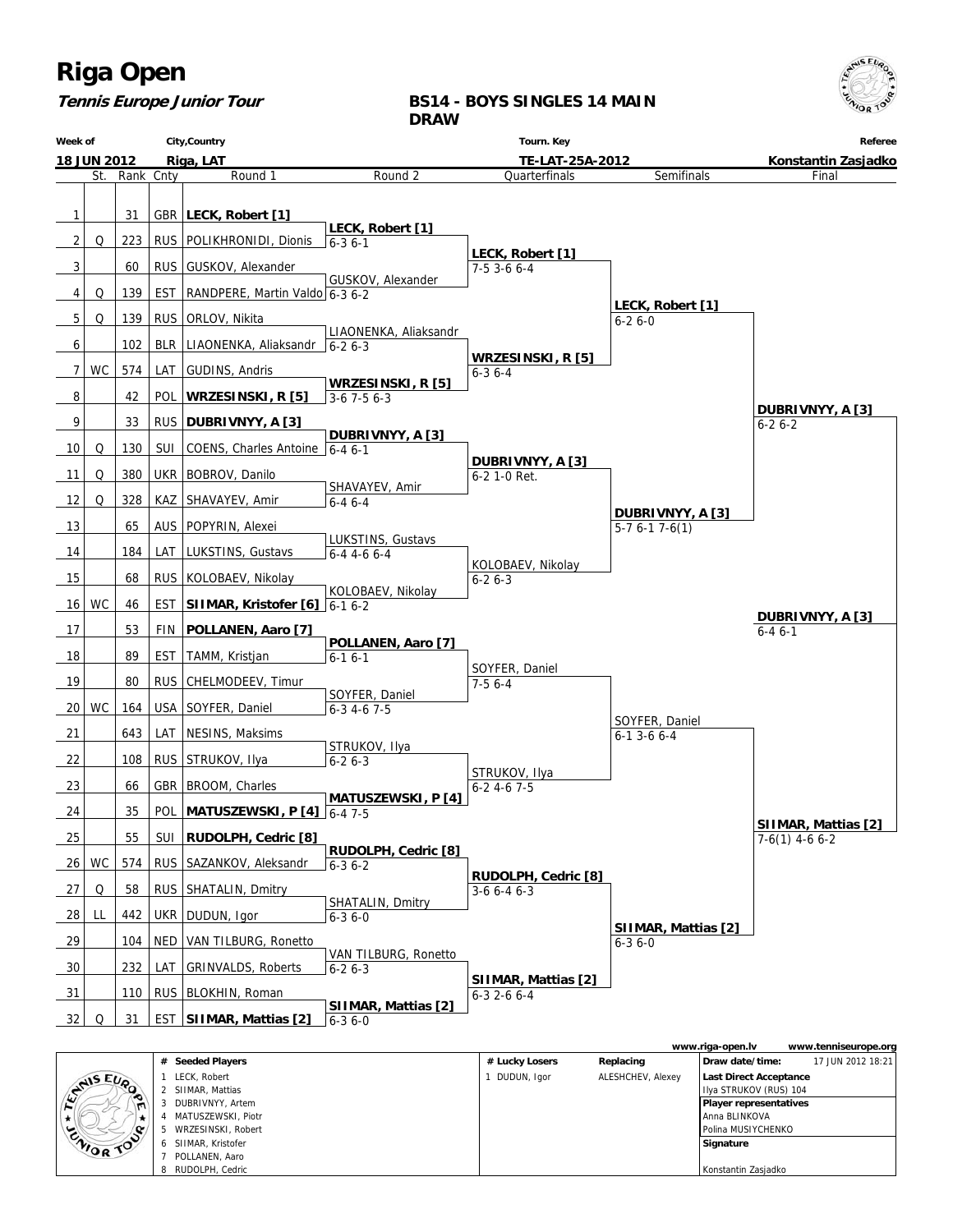## **Tennis Europe Junior Tour**

**BD14 - BOYS DOUBLES 14 MAIN DRAW**

| City, Country<br>Week of |                          |               |                          |                                                           | Tourn. Key                                           | Referee                                           |                                                                      |  |
|--------------------------|--------------------------|---------------|--------------------------|-----------------------------------------------------------|------------------------------------------------------|---------------------------------------------------|----------------------------------------------------------------------|--|
|                          | 18 JUN 2012<br>Riga, LAT |               |                          |                                                           |                                                      | TE-LAT-25A-2012                                   | Konstantin Zasjadko                                                  |  |
|                          |                          | St. Rank Cnty |                          | Round 1                                                   | Quarterfinals                                        | Semifinals                                        | Final                                                                |  |
| 1                        |                          | 35<br>42      | <b>POL</b>               | POL   MATUSZEWSKI, Piotr [1]<br><b>WRZESINSKI, Robert</b> | <b>MATUSZEWSKI, Piotr [1]</b>                        |                                                   |                                                                      |  |
|                          |                          |               |                          |                                                           | <b>WRZESINSKI, Robert</b>                            |                                                   |                                                                      |  |
| 2                        |                          |               |                          | Bye                                                       |                                                      |                                                   |                                                                      |  |
|                          |                          |               |                          |                                                           |                                                      | <b>MATUSZEWSKI, Piotr [1]</b>                     |                                                                      |  |
| 3                        |                          | 857<br>53     | <b>FIN</b><br>FIN        | KAUKOVALTA, Patrick<br>POLLANEN, Aaro                     | KAUKOVALTA, Patrick                                  | <b>WRZESINSKI, Robert</b><br>2-6 6-0 [10-6]       |                                                                      |  |
|                          |                          |               |                          |                                                           | POLLANEN, Aaro                                       |                                                   |                                                                      |  |
|                          |                          | 574           | LAT                      | GUDINS, Andris                                            | $6-07-6(4)$                                          |                                                   |                                                                      |  |
| 4                        |                          | 643           | LAT                      | NESINS, Maksims                                           |                                                      |                                                   | <b>COENS, Charles Antoine [3]</b>                                    |  |
|                          |                          | 130           | <b>SUI</b>               | <b>COENS, Charles Antoine [3]</b>                         |                                                      |                                                   | RUDOLPH, Cedric<br>$7-6(4)$ 5-7 [10-4]                               |  |
| 5                        |                          | 55            | SUI                      | RUDOLPH, Cedric                                           |                                                      |                                                   |                                                                      |  |
|                          |                          |               |                          |                                                           | <b>COENS, Charles Antoine [3]</b><br>RUDOLPH, Cedric |                                                   |                                                                      |  |
| 6                        |                          |               |                          | Bye                                                       |                                                      | <b>COENS, Charles Antoine [3]</b>                 |                                                                      |  |
|                          |                          |               |                          |                                                           |                                                      | <b>RUDOLPH, Cedric</b>                            |                                                                      |  |
| 7                        |                          | 380           | BLR                      | UKR   BOBROV, Danilo<br>IZOTOV, Alexey                    |                                                      | $6 - 06 - 1$                                      |                                                                      |  |
|                          |                          |               |                          |                                                           | BOBROV, Danilo<br>IZOTOV, Alexey                     |                                                   |                                                                      |  |
| 8                        |                          |               |                          | Bye                                                       |                                                      |                                                   |                                                                      |  |
|                          |                          |               |                          |                                                           |                                                      |                                                   | <b>COENS, Charles Antoine [3]</b><br>RUDOLPH, Cedric<br>$6 - 46 - 3$ |  |
| 9                        |                          |               |                          | <b>Bye</b>                                                | BLOKHIN, Roman                                       |                                                   |                                                                      |  |
|                          |                          |               |                          |                                                           | ORLOV, Nikita                                        |                                                   |                                                                      |  |
| 10                       |                          | 110<br>139    | <b>RUS</b><br><b>RUS</b> | BLOKHIN, Roman<br>ORLOV, Nikita                           |                                                      |                                                   |                                                                      |  |
|                          |                          |               |                          |                                                           |                                                      | RANDPERE, M [4]<br>TAMM, Kristjan<br>$6 - 36 - 2$ |                                                                      |  |
| 11                       |                          |               |                          | Bye                                                       | RANDPERE, M [4]                                      |                                                   |                                                                      |  |
|                          |                          |               |                          |                                                           | TAMM, Kristjan                                       |                                                   |                                                                      |  |
| 12                       |                          | 139<br>89     | EST<br><b>EST</b>        | RANDPERE, M [4]<br>TAMM, Kristjan                         |                                                      |                                                   |                                                                      |  |
|                          |                          |               |                          |                                                           |                                                      |                                                   | LUKSTINS, Gustavs<br>MEDNIS, Rudolfs                                 |  |
| 13                       |                          |               |                          | Bye                                                       |                                                      |                                                   | $6-35-7$ [10-7]                                                      |  |
|                          |                          |               |                          |                                                           | LUKSTINS, Gustavs<br>MEDNIS, Rudolfs                 |                                                   |                                                                      |  |
|                          |                          | 184           | LAT                      | LUKSTINS, Gustavs                                         |                                                      |                                                   |                                                                      |  |
| 14                       |                          | 286           | LAT                      | MEDNIS, Rudolfs                                           |                                                      | LUKSTINS, Gustavs                                 |                                                                      |  |
|                          |                          |               |                          |                                                           |                                                      | MEDNIS, Rudolfs                                   |                                                                      |  |
| 15                       |                          |               |                          | Bye                                                       |                                                      | 5-7 6-1 [10-3]                                    |                                                                      |  |
|                          |                          |               |                          |                                                           | CHELMODEEV, Timur [2]                                |                                                   |                                                                      |  |
| 16                       |                          | 80<br>65      | RUS                      | CHELMODEEV, Timur [2]<br>AUS   POPYRIN, Alexei            | POPYRIN, Alexei                                      |                                                   |                                                                      |  |

|           |   |                        |              | www.riga-open.lv | www.tenniseurope.org              |
|-----------|---|------------------------|--------------|------------------|-----------------------------------|
|           | # | <b>Seeded Players</b>  | # Alternates | Replacing        | Draw date/time: 18 JUN 2012 12:52 |
| CYNIS EUP |   | MATUSZEWSKI, Piotr     |              |                  | <b>Last Direct Acceptance</b>     |
|           |   | WRZESINSKI, Robert     |              |                  | Bye x7                            |
| ∼<br>т    | 2 | CHELMODEEV, Timur      |              |                  | <b>Player representatives</b>     |
|           |   | POPYRIN, Alexei        |              |                  |                                   |
| ENIOR TOP |   | COENS, Charles Antoine |              |                  | Lukas ZVIKAS                      |
|           |   | RUDOLPH, Cedric        |              |                  | Signature                         |
|           | 4 | RANDPERE. Martin Valdo |              |                  |                                   |
|           |   | TAMM, Kristjan         |              |                  | Konstantin Zasjadko               |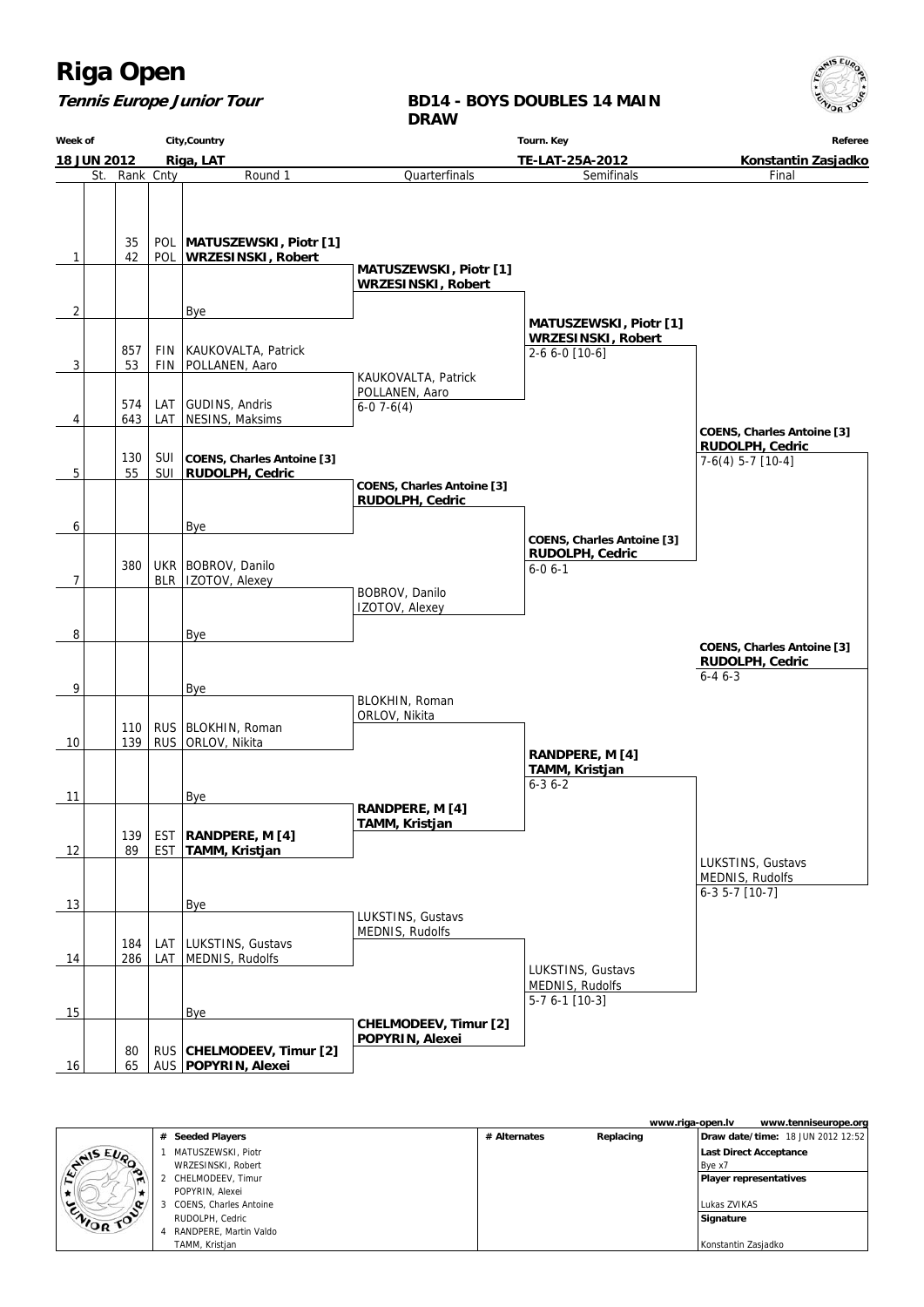**Tennis Europe Junior Tour**

#### **BS14 - BOYS SINGLES 14 QUALIFYING**

**Week of 18 JUN 2012 City,Country Riga, LAT Tourn. Key TE-LAT-25A-2012 Referee Konstantin Zasjadko** St. Rank Cnty **Round 1** 1 31 EST **SIIMAR, Mattias [1]** 2 | LAT ROLIS, Toms 3 | | | | LTU | VAISE, Tomas 4 380 CYP **STYLIANOU, Konstantinos [10]** 5 58 RUS **SHATALIN, Dmitry [2]** 6 | 857 FIN KAUKOVALTA, Patrick 7 | | | | LAT | PETROVS DUKATS, Daniels 8 442 LTU **SAKINIS, Domantas [12]** 9 | 130 | SUI | COENS, Charles Antoine [3] 10 | RUS ALMANSUR, Ruslan 11 | LTU JUREVICIUS, Joris 12 848 LAT **STEINHARDS, Matiss [16]** 13 139 RUS **ORLOV, Nikita [4]** 14 | LTU GAMZIN, Aleks 15 | EST NAEL, Henri 16 WC 442 UKR **DUDUN, Igor [13]** 17 139 EST **RANDPERE, Martin Valdo [5]** 18 | RUS BIZHENKO, Egor 19 | LAT SUTRIS, Toms 20 479 LTU **MOTUZAS, Gvidas [14]** 21 215 EST **TROOST, Siim [6]** 22 | | | | LTU | ONAITIS, Augustas 23 | | | | RUS | BORTSOV, Nikolay 24 380 UKR **BOBROV, Danilo [11]** 25 223 RUS **POLIKHRONIDI, Dionis [7]** 26 | | | | LAT | JAKOVLEVS, Justs 27 | BLR | IZOTOV, Alexey 28 523 LTU **JURKONIS, Martynas [15]** 29 286 LAT **MEDNIS, Rudolfs [8]** 30 | LTU TRASKIN, Henrik 31 | USA KATLAPS, Karlis 32 328 KAZ **SHAVAYEV, Amir [9]** Finals  **SIIMAR, Mattias [1]** 6-0 6-1 VAISE, Tomas 6-4 4-6 7-5  **SHATALIN, Dmitry [2]** 6-2 6-0 PETROVS DUKATS, Daniels 6-4 6-1  **COENS, Charles Antoine [3]** 6-0 6-0 JUREVICIUS, Joris 3-6 6-2 6-2  **ORLOV, Nikita [4]**  $6-16-1$  **DUDUN, Igor [13]** 6-3 6-4  **RANDPERE, Martin Valdo [5]** 6-2 6-0  **MOTUZAS, Gvidas [14]** 7-6(3) 6-1  **TROOST, Siim [6]** 6-4 4-6 6-2  **BOBROV, Danilo [11]**  $6 - 36 - 1$  **POLIKHRONIDI, Dionis [7]** 6-0 6-0 IZOTOV, Alexey  $6 - 36 - 2$  **MEDNIS, Rudolfs [8]** 6-3 6-2  **SHAVAYEV, Amir [9]** 6-1 6-1 **Qualifiers SIIMAR, Mattias [1]** 6-2 6-0  **SHATALIN, Dmitry [2]** 6-2 6-2  **COENS, Charles Antoine [3]** 6-4 7-5  **ORLOV, Nikita [4]** 4-6 6-0 6-0  **RANDPERE, Martin Valdo [5]** 6-1 6-0  **BOBROV, Danilo [11]** 7-5 2-6 6-2  **POLIKHRONIDI, Dionis [7]** 6-2 6-0  **SHAVAYEV, Amir [9]** 6-3 6-3



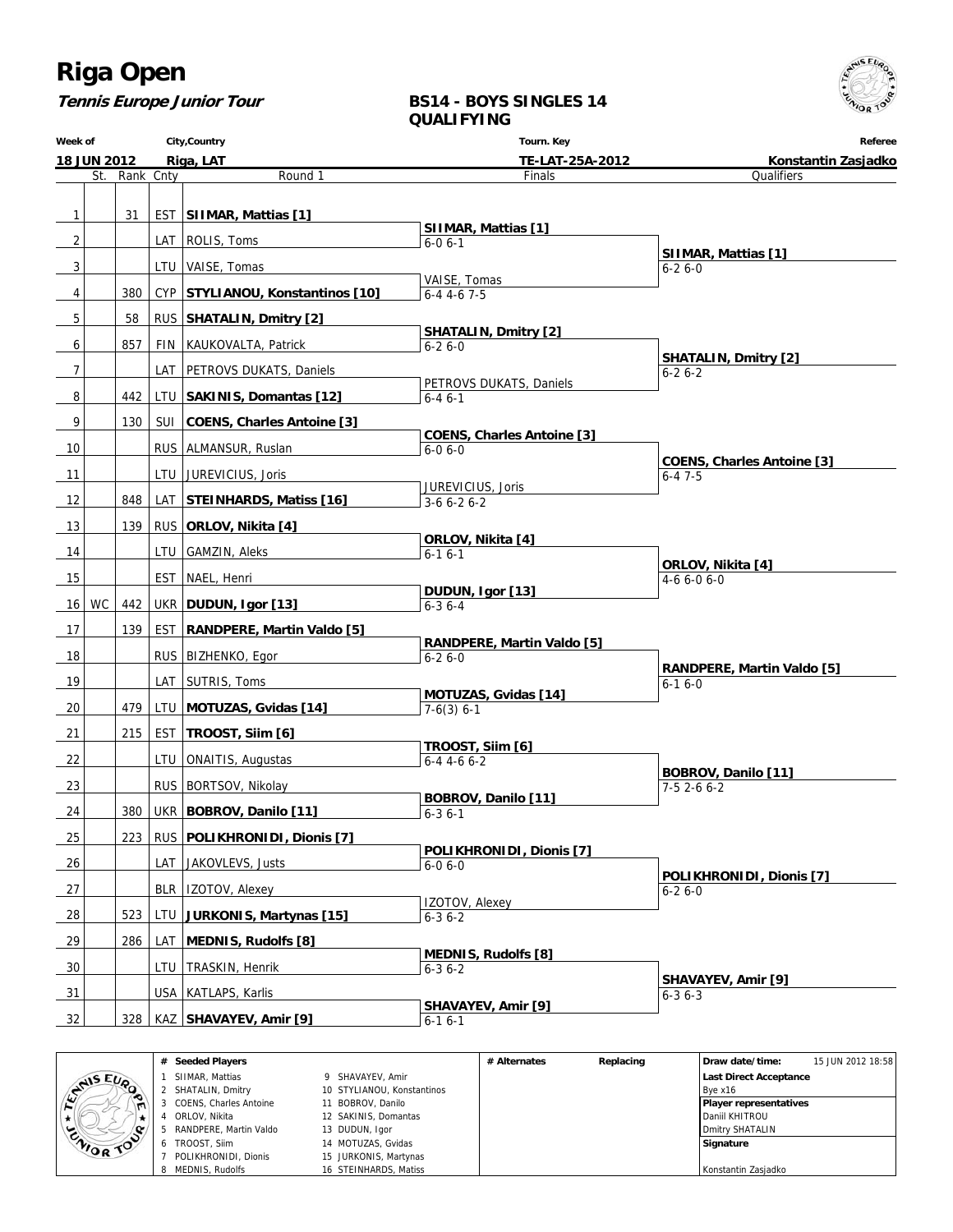

## **Tennis Europe Junior Tour**

### **GS14 - GIRLS SINGLES 14 MAIN DRAW**

|    | City, Country<br>Week of |           | Tourn. Key |                                          |                                             | Referee                                |                                 |                                    |
|----|--------------------------|-----------|------------|------------------------------------------|---------------------------------------------|----------------------------------------|---------------------------------|------------------------------------|
|    | <b>18 JUN 2012</b>       |           |            | Riga, LAT                                |                                             | TE-LAT-25A-2012<br>Konstantin Zasjadko |                                 |                                    |
|    | St.                      | Rank Cnty |            | Round 1                                  | Round <sub>2</sub>                          | Quarterfinals                          | Semifinals                      | Final                              |
| 1  |                          | 23        |            | RUS   SEMASHKO, Alina [1]                |                                             |                                        |                                 |                                    |
|    |                          |           |            |                                          | SEMASHKO, Alina [1]                         |                                        |                                 |                                    |
| 2  |                          | 233       |            | EST   PAJUS, Pia                         | $4-66-06-0$                                 | SEMASHKO, Alina [1]                    |                                 |                                    |
| 3  |                          | 438       |            | LAT   MITREVICA, Edite                   | MITREVICA, Edite                            | $6 - 06 - 2$                           |                                 |                                    |
| 4  |                          | 255       |            | LTU   KRAVTAITE, Emilija                 | $4-66-36-4$                                 |                                        |                                 |                                    |
| 5  | Q                        | 472       |            | RUS   GULNOVA, Sofya                     |                                             |                                        | SEMASHKO, Alina [1]<br>$6-16-4$ |                                    |
| 6  | Q                        | 407       |            | BLR   MARKEVICH, Katsiaryna   7-5 7-6(1) | GULNOVA, Sofya                              |                                        |                                 |                                    |
| 7  | Q                        | 412       |            | RUS   NAZARKINA, Daria                   |                                             | TOMKINS, Olivia [7]<br>$6 - 26 - 3$    |                                 |                                    |
|    |                          |           |            |                                          | TOMKINS, Olivia [7]                         |                                        |                                 |                                    |
| 8  |                          | 88        |            | GBR TOMKINS, Olivia [7]                  | $6 - 36 - 1$                                |                                        |                                 | LAPKO, Vera [4]                    |
| 9  |                          | 55        |            | BLR   LAPKO, Vera [4]                    | LAPKO, Vera [4]                             |                                        |                                 | $6 - 16 - 4$                       |
| 10 | Q                        | 411       |            | RUS   RYBAKINA, Elena                    | $3-66-46-2$                                 | LAPKO, Vera [4]                        |                                 |                                    |
| 11 |                          | 105       | <b>POL</b> | SWIATEK, Agata                           |                                             | $6 - 36 - 4$                           |                                 |                                    |
| 12 | WC                       |           |            | RUS   KUZNETSOVA, A                      | SWIATEK, Agata<br>$6 - 16 - 3$              |                                        |                                 |                                    |
| 13 | Q                        | 591       | LAT        | MERTENA, R                               |                                             |                                        | LAPKO, Vera [4]<br>$6 - 36 - 2$ |                                    |
|    | Q                        | 591       |            | RUS   KRUPENINA, Margarita               | KRUPENINA, Margarita                        |                                        |                                 |                                    |
| 14 |                          |           |            |                                          | $6 - 26 - 4$                                | ARNOLD, Tamara [5]                     |                                 |                                    |
| 15 |                          | 243       |            | BLR SAVENKAVA, Kseniya                   | ARNOLD, Tamara [5]                          | $6 - 16 - 2$                           |                                 |                                    |
| 16 |                          | 63        |            | SUI   ARNOLD, Tamara [5]                 | $6 - 36 - 0$                                |                                        |                                 | LAPKO, Vera [4]                    |
| 17 |                          | 72        | <b>POL</b> | SIERZPUTOWSKA, A [6]                     |                                             |                                        |                                 | $6 - 07 - 5$                       |
| 18 |                          | 110       | SUI        | <b>BRUEHWILER, Jessica</b>               | SIERZPUTOWSKA, A [6]<br>$6 - 3$ 3 - 6 7 - 5 |                                        |                                 |                                    |
| 19 |                          | 160       | FIN        | HUMALOJA, Lila                           |                                             | SIERZPUTOWSKA, A [6]<br>$6 - 26 - 1$   |                                 |                                    |
| 20 |                          | 129       |            | RUS STASHENKOVA, Ksenia                  | HUMALOJA, Lila<br>$6 - 26 - 2$              |                                        |                                 |                                    |
|    |                          |           |            |                                          |                                             |                                        | SIERZPUTOWSKA, A [6]            |                                    |
| 21 |                          | 635       | LAT        | CARENOKA, Kristina                       | STYLIANOU, Maria                            |                                        | $2 - 6 6 - 2 6 - 4$             |                                    |
| 22 |                          | 129       |            | CYP STYLIANOU, Maria                     | $6 - 07 - 5$                                | NOVIKOVA, Polina [3]                   |                                 |                                    |
| 23 | Q                        | 412       |            | BLR   SKACHKOVA, Katsiaryna              | NOVIKOVA, Polina [3]                        | $2 - 6 6 - 1 6 - 1$                    |                                 |                                    |
| 24 |                          | 55        |            | RUS NOVIKOVA, Polina $[3]$ 6-0 6-3       |                                             |                                        |                                 |                                    |
| 25 |                          | 99        |            | EST   KUZOVKOVA, Jana [8]                |                                             |                                        |                                 | AXON, Georgina [2]<br>$6 - 16 - 2$ |
| 26 | WC                       |           | LAT        | SAVICKA, Krista                          | KUZOVKOVA, Jana [8]<br>$6 - 06 - 2$         |                                        |                                 |                                    |
|    |                          | 628       |            |                                          |                                             | KUZOVKOVA, Jana [8]                    |                                 |                                    |
| 27 | Q                        |           | BLR        | YEMELYANENKA, K                          | YEMELYANENKA, K                             | $7-56-0$                               |                                 |                                    |
| 28 | WC                       | 635       |            | RUS   SHORSHER, Anna                     | $7-56-1$                                    |                                        | AXON, Georgina [2]              |                                    |
| 29 |                          | 188       |            | LAT   PASTORE, Gundega                   | BAKHMUTKINA, Polina                         |                                        | $6 - 36 - 1$                    |                                    |
| 30 |                          | 141       |            | RUS   BAKHMUTKINA, Polina                | $6 - 26 - 3$                                |                                        |                                 |                                    |
| 31 | WC                       | 779       |            | RUS   MAKAROVA, Anna                     |                                             | AXON, Georgina [2]<br>$6 - 36 - 1$     |                                 |                                    |
| 32 |                          | 34        |            | GBR   AXON, Georgina [2]                 | AXON, Georgina [2]                          |                                        |                                 |                                    |
|    |                          |           |            |                                          | $6 - 36 - 0$                                |                                        |                                 |                                    |

|                  |                |                       |                |           | www.riga-open.lv              | www.tenniseurope.org |
|------------------|----------------|-----------------------|----------------|-----------|-------------------------------|----------------------|
|                  |                | # Seeded Players      | # Lucky Losers | Replacing | Draw date/time:               | 17 JUN 2012 18:21    |
|                  |                | SEMASHKO, Alina       |                |           | <b>Last Direct Acceptance</b> |                      |
| <b>STAIS EUP</b> |                | AXON, Georgina        |                |           | Kseniya SAVENKAVA (BLR) 244   |                      |
|                  | $\blacksquare$ | NOVIKOVA, Polina      |                |           | <b>Player representatives</b> |                      |
|                  |                | LAPKO, Vera           |                |           | Anna BLINKOVA                 |                      |
|                  |                | ARNOLD, Tamara        |                |           | I Polina MUSIYCHENKO          |                      |
| ZNIOR TOO        |                | SIERZPUTOWSKA, Alicja |                |           | Signature                     |                      |
|                  |                | TOMKINS, Olivia       |                |           |                               |                      |
|                  |                | KUZOVKOVA, Jana       |                |           | Konstantin Zasjadko           |                      |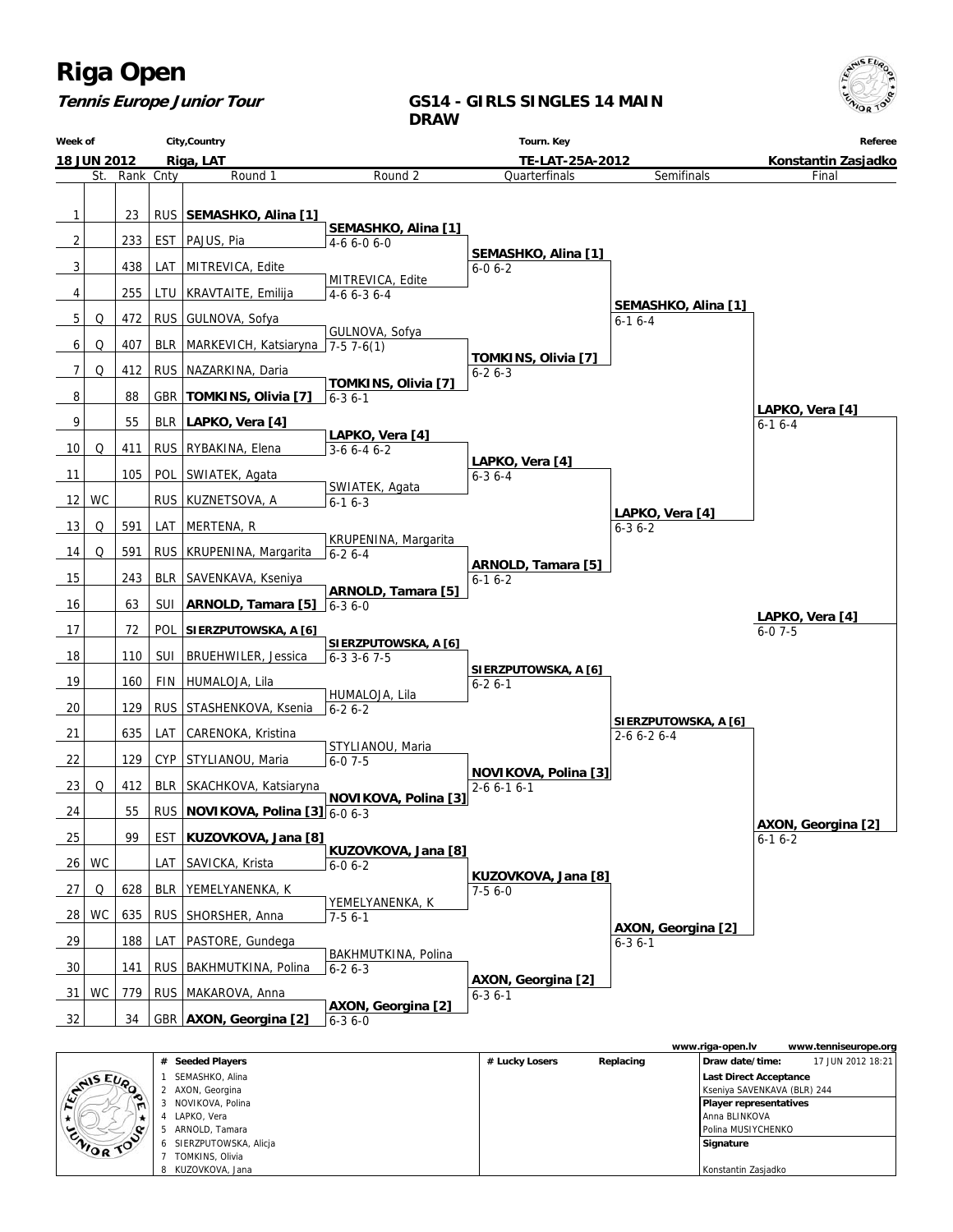#### **Tennis Europe Junior Tour**

#### **GD14 - GIRLS DOUBLES 14 MAIN DRAW**

**Week of 18 JUN 2012 City,Country Riga, LAT Tourn. Key TE-LAT-25A-2012 Referee Konstantin Zasjadko** St. Rank Cnty **Round 1**  $1 \mid 88$ 34 GBR GBR **AXON, Georgina [1] TOMKINS, Olivia** 2 | Bye  $3$   $\vert$  407 BLR BLR BAZHKO, Anita MARKEVICH, Katsiaryna 4 779 591 RUS RUS | KRUPENINA, Margarita MAKAROVA, Anna 5 635 141 RUS RUS **BAKHMUTKINA, Polina [3] SHORSHER, Anna** 6 | | | | | | Bye 7 63 RUS SUI ARNOLD, Tamara TRETYAKOVA, Ekaterina 8 591 LAT LAT MERTENA, Rebeka Margareta UPENIECE, Gerda 9 160 LAT FIN HUMALOJA, Lila LAPUSTINA, Irina 10 628 412 BLR BLR SKACHKOVA, Katsiaryna YEMELYANENKA, Katsiaryna 11 Bye 12 411 472 RUS RUS **GULNOVA, Sofya [4] RYBAKINA, Elena** 13 | 412 | RUS RUS KUZNETSOVA, Aleksandra NAZARKINA, Daria 14 WC 438 635 LAT LAT CARENOKA, Kristina MITREVICA, Edite 15 | Bye 16 72 188 POL  **SIERZPUTOWSKA, Alicja** LAT **PASTORE, Gundega [2]** Quarterfinals  **AXON, Georgina [1] TOMKINS, Olivia** KRUPENINA, Margarita MAKAROVA, Anna w.o.  **BAKHMUTKINA, Polina [3] SHORSHER, Anna** ARNOLD, Tamara TRETYAKOVA, Ekaterina  $6-07-6(5)$  SKACHKOVA, Katsiaryna YEMELYANENKA, Katsiaryna  $6 - 0 6 - 2$  **GULNOVA, Sofya [4] RYBAKINA, Elena** KUZNETSOVA, Aleksandra NAZARKINA, Daria 4-6 7-6(3) [10-6]  **PASTORE, Gundega [2] SIERZPUTOWSKA, Alicja** Semifinals  **AXON, Georgina [1] TOMKINS, Olivia** 6-2 6-1  **BAKHMUTKINA, Polina [3] SHORSHER, Anna** 6-0 6-4 SKACHKOVA, Katsiaryna YEMELYANENKA, Katsiaryna 7-6(7) 1-6 [10-8]  **PASTORE, Gundega [2] SIERZPUTOWSKA, Alicja** 6-3 7-5 Final  **BAKHMUTKINA, Polina [3] SHORSHER, Anna** 5-7 6-3 [10-7]  **PASTORE, Gundega [2] SIERZPUTOWSKA, Alicja** 6-2 6-3  **PASTORE, Gundega [2] SIERZPUTOWSKA, Alicja** 6-1 7-6(4)

|                |                       |              |           | www.riga-open.lv              | www.tenniseurope.org |
|----------------|-----------------------|--------------|-----------|-------------------------------|----------------------|
|                | # Seeded Players      | # Alternates | Replacing | Draw date/time:               | 19 JUN 2012 20:35    |
| <b>SAISEUP</b> | AXON, Georgina        |              |           | Last Direct Acceptance        |                      |
|                | TOMKINS, Olivia       |              |           |                               |                      |
|                | PASTORE, Gundega      |              |           | <b>Player representatives</b> |                      |
|                | SIERZPUTOWSKA, Alicja |              |           |                               |                      |
|                | BAKHMUTKINA, Polina   |              |           |                               |                      |
| ENIOR TOO      | SHORSHER, Anna        |              |           | Signature                     |                      |
|                | GULNOVA, Sofya        |              |           |                               |                      |
|                | RYBAKINA, Elena       |              |           | Konstantin Zasjadko           |                      |